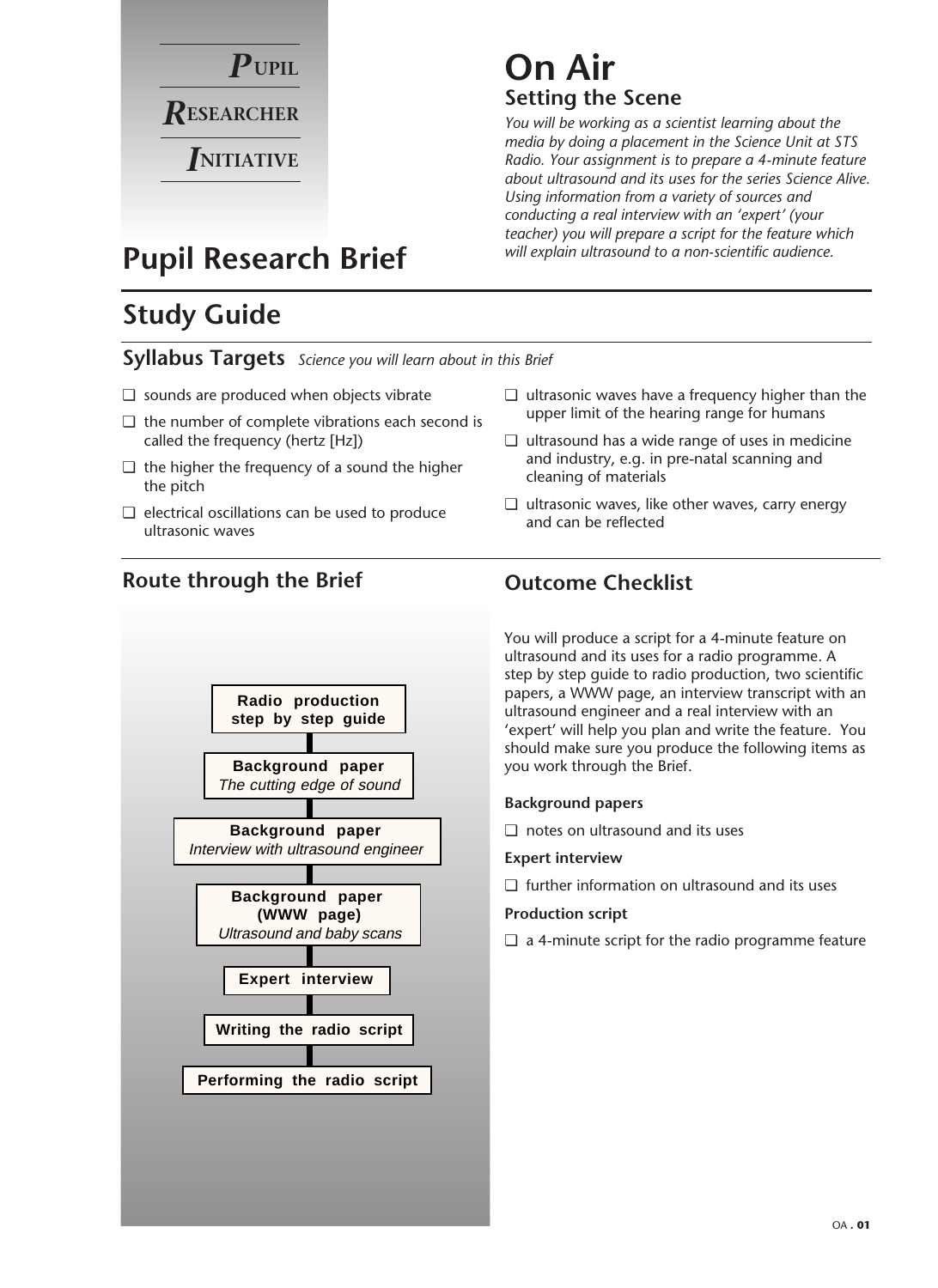# **The cutting edge of sound**

Researchers at Loughborough University have developed a new kind of knife for the food industry. It can cut through difficult materials like toffee and frozen fish without shattering them or wasting anything. The knife even cleans itself. It's all done with ultrasound, so the knife cuts its way through in complete silence.

Already, one of the world's largest food companies is running trials on an ultrasonic cutting system. A spokesperson commented, "We have been very impressed at how quickly and efficiently the device cuts through chocolate. It will allow us to manufacture a wider range of products in future."

The idea of using ultrasound to vibrate a blade at high frequency has been around since the 1950s. An electrical circuit generates the ultrasonic signals at just above 20 000 hertz. The signal is used to make a blade vibrate at 20 000 times per second, fast enough to cut through almost anything.

Unfortunately, early versions of the ultrasound knife were unreliable; they had a habit of self-destructing suddenly. Now, thanks to EPSRC's Mechanical Engineering Programme, a team of engineers at Loughborough have discovered how to control the power of ultrasound using 3-D computer models and laser holograms. Noisy food factories will soon be a thing of the past.



*Figure 1. The ultrasound knife*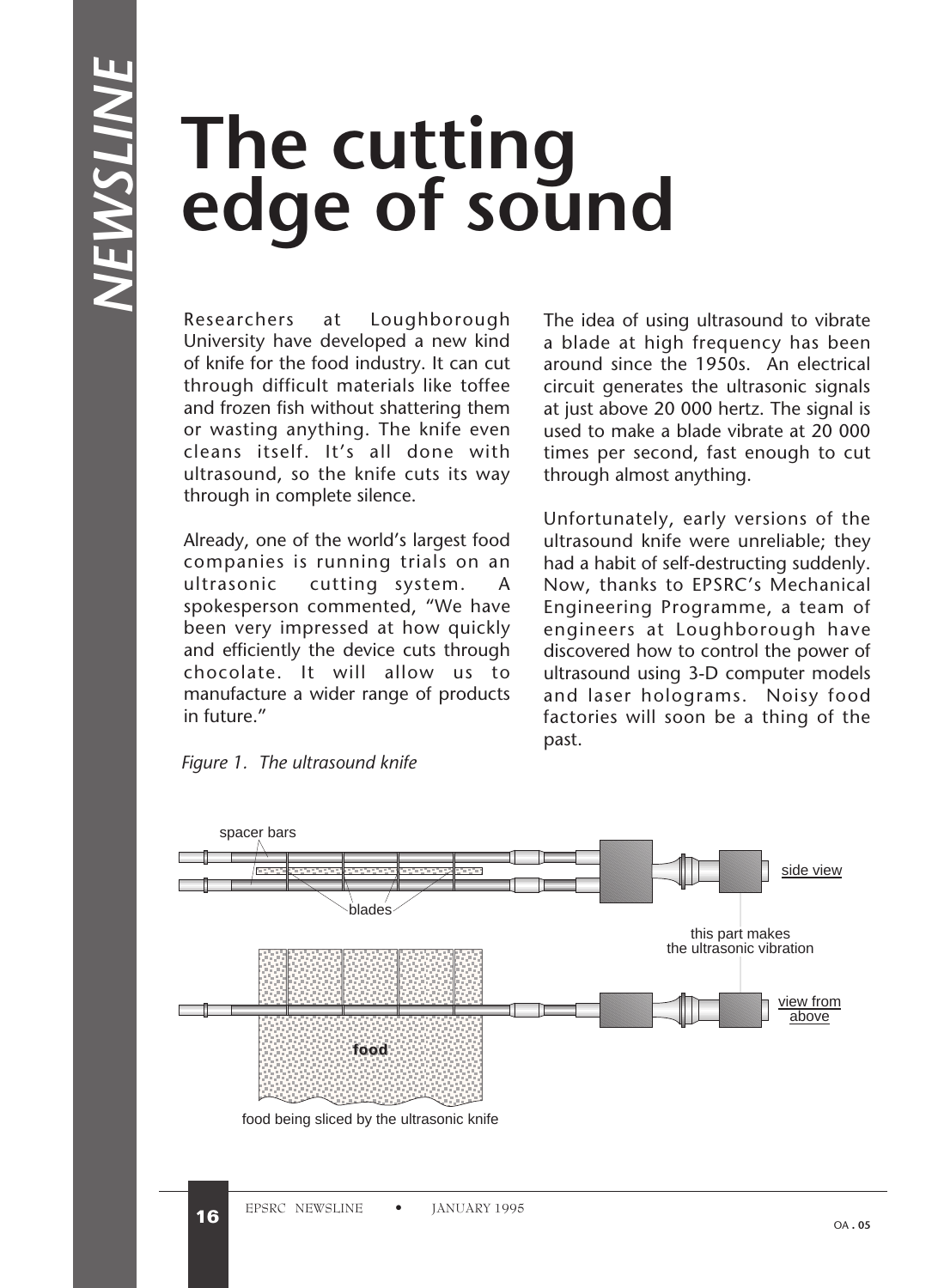## **INTERVIEW WITH ULTRASOUND ENGINEER**

The engineer is Dr John Tyrer from Loughborough Universtiy. He is interviewed by researcher Kathy Sykes.

**Word count**

| <b>Kathy</b>         | Now John, you're one of the researchers who's been involved in<br>inventing a new cutting knife. It's an ultrasound cutting device. What<br>kind of things can you cut with it?                                                                                                                                                                                                                                                                                                                                                                                                                                                                                                                      | 29       |
|----------------------|------------------------------------------------------------------------------------------------------------------------------------------------------------------------------------------------------------------------------------------------------------------------------------------------------------------------------------------------------------------------------------------------------------------------------------------------------------------------------------------------------------------------------------------------------------------------------------------------------------------------------------------------------------------------------------------------------|----------|
| John                 | Actually you've come at an opportune moment biscuits, for example,<br>and chocolate, are some of the major uses we're now finding for<br>ultrasonic cutting. These are really beginning to come into their own<br>because we're looking at process industries where people are interested<br>in very efficient ways of cutting large stocks of material.                                                                                                                                                                                                                                                                                                                                             | 53       |
| <b>Kathy</b><br>John | What else other than chocolate and biscuits can they cut?<br>Just about anything. In the food industry, for example, they can go<br>through nougat, meat, frozen fish, even ice cream. In other areas, paper,<br>wood, ceramics and glass. We haven't yet been too successful in cutting<br>metal, though there are other things we can do to metal.                                                                                                                                                                                                                                                                                                                                                 | 10<br>46 |
| Kathy<br>John        | So almost anything other than metal it seems.<br>And metal, probably, but we haven't got there yet, sadly.                                                                                                                                                                                                                                                                                                                                                                                                                                                                                                                                                                                           | 8<br>10  |
| <b>Kathy</b><br>John | Now it's an ultrasound knife and that seems strange - somehow<br>you're using sound to cut things. How does it work?<br>Okay. Perhaps the term is a little misleading because what we're actually<br>doing is using mechanical vibrations to cut with. In effect, shaking or<br>vibrating the blade. The reason we call it ultrasound or ultrasonic<br>cutting is because we're trying to operate the system in frequencies we<br>can't hear, or we hope we can't hear. But unfortunately some of us can<br>still hear these frequencies. So that's where the term ultrasonic cutting<br>comes from because we're really using frequencies that are just beyond<br>the audible limit of most people. | 20<br>88 |
| <b>Kathy</b><br>John | Is this ultrasound knife noisy?<br>When we run it properly the answer should be no. And to most people,<br>you can't actually hear what's going on. But unfortunately if we don't<br>quite get it right we get all sorts of noises - spurious noises introduced by<br>the system. And that's one of the problems.                                                                                                                                                                                                                                                                                                                                                                                    | 5<br>48  |
| <b>Kathy</b><br>John | Can we hear it?<br>If you want to. But before you do so, I suggest you                                                                                                                                                                                                                                                                                                                                                                                                                                                                                                                                                                                                                               | 4<br>12  |
| <b>Kathy</b><br>John | I'll put on my protective ear defenders.<br>So here we go. We're now operating just above 20 000 Hz                                                                                                                                                                                                                                                                                                                                                                                                                                                                                                                                                                                                  | 7<br>11  |

### OA **.06 STS Radio** Interview transcript page 1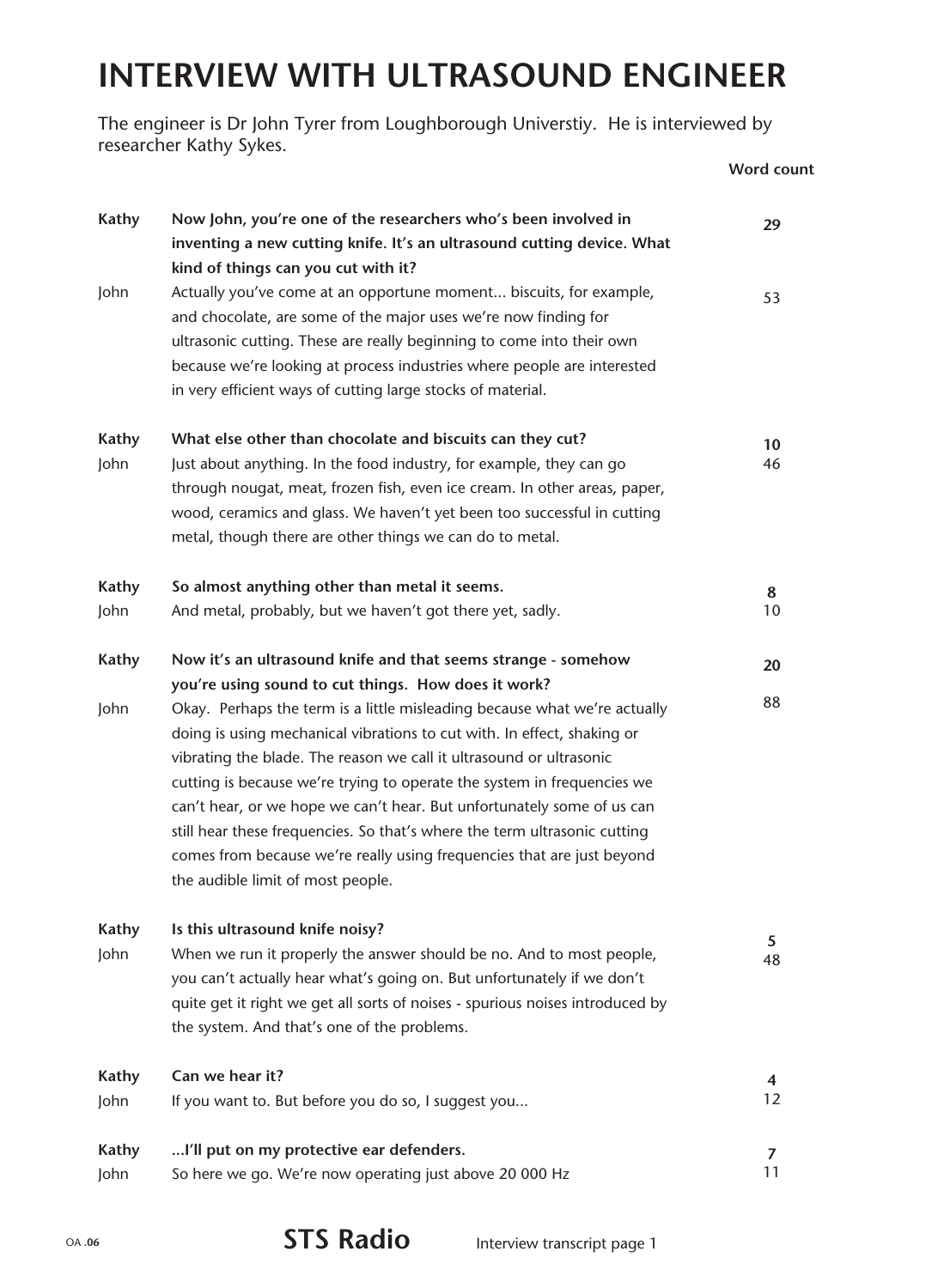| <b>Kathy</b><br>John | You can just hear a high-pitched squeak.<br>A whistle. This is what happens when things start to go slightly<br>wrong<br>(audible noise from machine)                                                                                                                                                                                                                                                                                                                                                 | 8<br>13  |
|----------------------|-------------------------------------------------------------------------------------------------------------------------------------------------------------------------------------------------------------------------------------------------------------------------------------------------------------------------------------------------------------------------------------------------------------------------------------------------------------------------------------------------------|----------|
| <b>Kathy</b><br>John | So that kind of noise, when a doctor is operating, doing<br>some surgery using one of your knives, shouldn't happen?<br>That's right. We want it to be just a pure ultrasonic frequency.<br>With the sort of systems we get involved in, we build up complex<br>systems which have many different blades and many different<br>elements. If you don't get it right, you get all sorts of little mini<br>resonances occurring between all of these components. And they're<br>the noises you can hear. | 20<br>62 |
| <b>Kathy</b>         | What's so great about this knife? What are some of the                                                                                                                                                                                                                                                                                                                                                                                                                                                | 15       |
| John                 | advantages of using it?<br>One of the big advantages is that it's a very low friction form of<br>cutting. If you imagine when you take a sharp knife and try and cut<br>through paper, you feel the drag of the blade on the paper; and<br>sometimes it doesn't cut properly. The paper will bind up underneath<br>the blade. With an ultrasonic cutting knife, you actually find that the<br>friction virtually disappears.                                                                          | 67       |
| <b>Kathy</b>         | Now to go back to the food industry. You said you could use it for<br>fish or for toffee or for something like that. Why use one of your                                                                                                                                                                                                                                                                                                                                                              | 37       |
| John                 | knives instead of the methods they used before?<br>Yes, that's quite a good question. Either it has to be cheaper or there<br>has to be some other benefit. When cutting normally, one would use<br>saw blades - rotary saw blades. Now with a saw blade, as you know if<br>you cut through wood, you generate sawdust.<br>If you imagine that you're cutting through frozen fish and these are<br>prime fish steaks, and you've just paid a lot of money for this fish                               | 117      |
|                      | steak, you don't want to then start cutting through it and wasting<br>some of your fish. So what we want is a cutting process where we can<br>slice through, but we don't generate any waste. And that's the other<br>major advantage of ultrasonic cutting.                                                                                                                                                                                                                                          |          |
| <b>Kathy</b>         | So as well as making it cheaper because you're not wasting                                                                                                                                                                                                                                                                                                                                                                                                                                            | 20       |
| John                 | material, are there any other advantages of using it?<br>It can be quicker. In fact, frozen fish is quite a difficult thing to cut<br>anyway because, usually when they come off the ships, you have a<br>large palette of frozen fish steaks and these things are very hard.                                                                                                                                                                                                                         | 162      |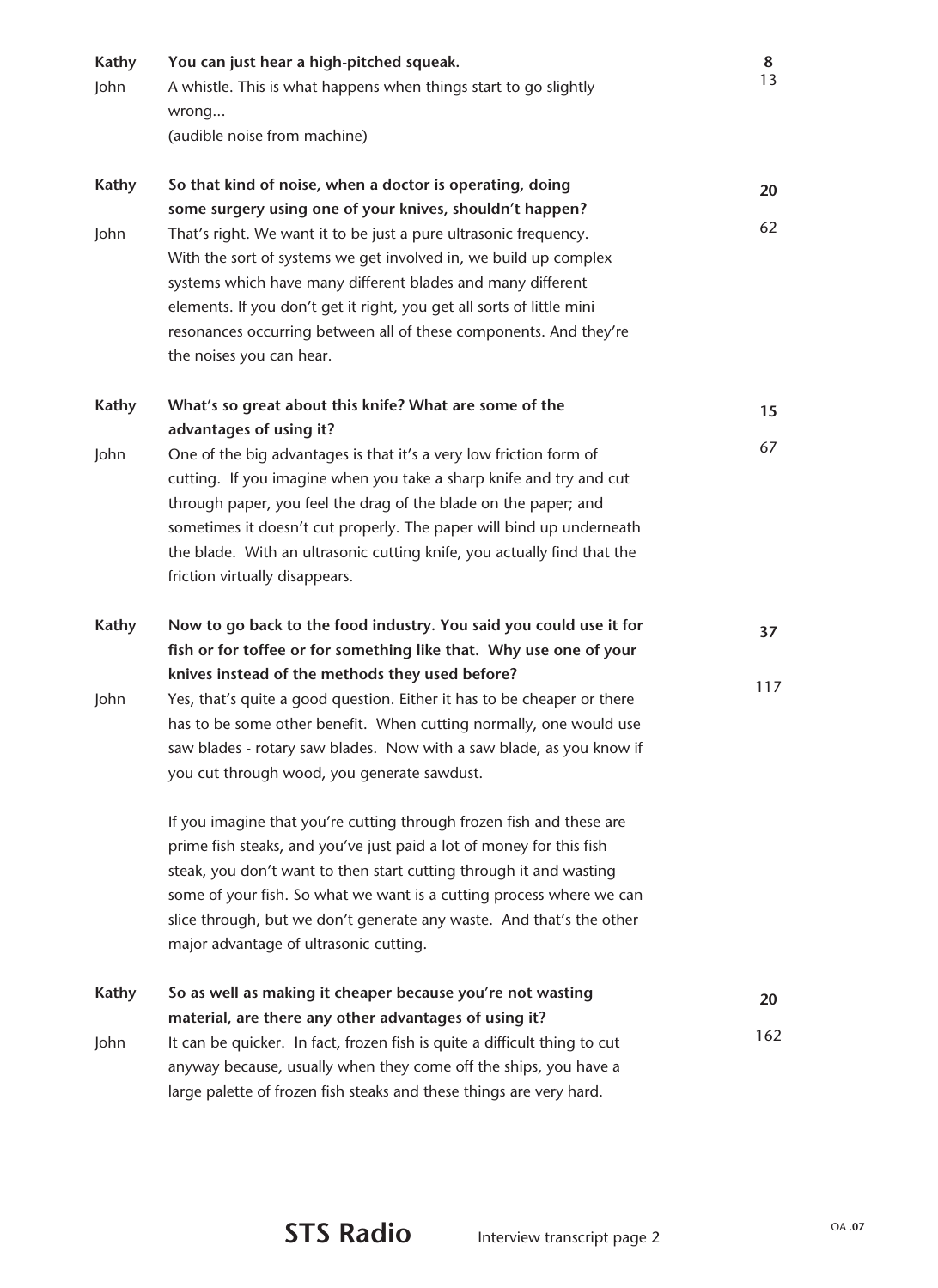People who try and cut chipboard will very soon find out to their cost that flakes of the wood are very hard and brittle, and will wear away the blades very quickly. Well frozen fish is exactly the same. It's made up of lots of flakes of frozen fish, all at different angles, and they wear the blades out very quickly.

So a further advantage is that these blades are not physically sawing through the material, they're actually breaking the material up they're cracking the material just ahead of the blade. So if we get it right the blades don't wear anything like as quickly as with conventional cutting. So the quality of the product will be there for a much longer time.

| Kathy                | Could people at home start using ultrasound knives in the<br>kitchen? Or somewhere else?                                                                                                                                                                                                                                                                                                                                                            | 14       |
|----------------------|-----------------------------------------------------------------------------------------------------------------------------------------------------------------------------------------------------------------------------------------------------------------------------------------------------------------------------------------------------------------------------------------------------------------------------------------------------|----------|
| John                 | Yes, it's an interesting thought. Right now the surgeons are beginning<br>to use ultrasound knives in the form of ultrasonic scalpels. So if you<br>imagine whilst a sharp knife will cut skin, if you're in a very, very<br>detailed operation, you may not have the room to cut<br>through with a blade. Here the ultrasonic knife can have great<br>precision without needing any physical sawing motion. It's a way of<br>having great control. | 149      |
|                      | One of the other benefits though is that you can also generate a lot of<br>heat in the blade. So that, not only can you cut through a blood<br>vessel, you can also use it to cauterise, which is basically to heat-seal<br>the blood vessel as well. And the future, well, high precision robots<br>and virtual reality will enable surgeons to operate without worrying<br>about their hands shaking.                                             |          |
| <b>Kathy</b><br>John | Are there any other uses for ultrasound apart from cutting?<br>Quite a lot of modern plastic products are now welded together with<br>an ultrasonic welder. What you do is again use this mechanical force<br>to generate movement in one of the plastic surfaces. Very rapidly<br>that heats up under friction with one of the other surfaces it's pushing<br>against. The two meld together, so you don't need any glue.                          | 10<br>59 |

**Kathy Excellent.**